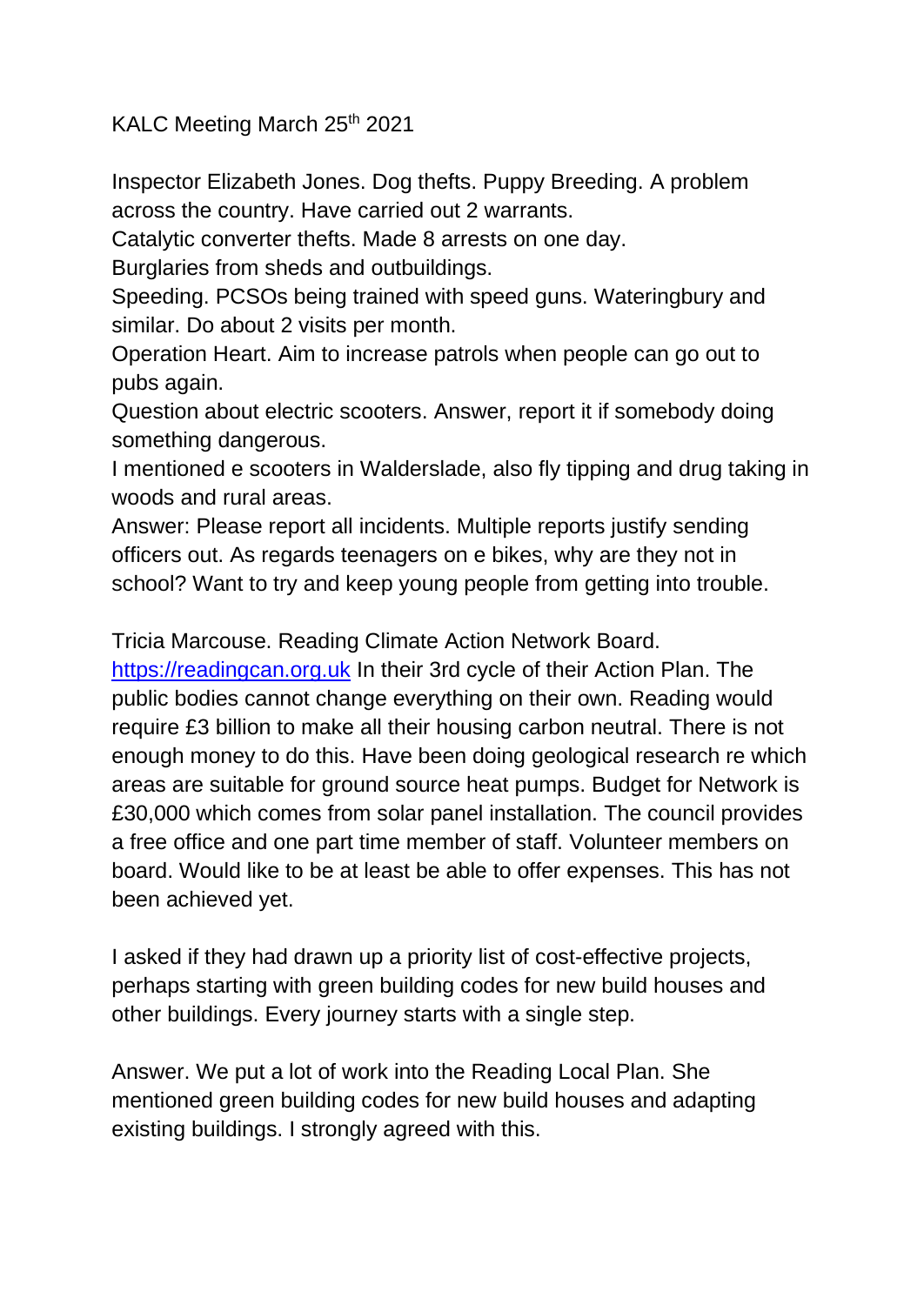Robin Betts talked about his cheese factory and the TMBC Forum. He said there were 4 challenges. 1. Everyone to limit their energy use. 2. Make use of renewables. 3. Transport: Everything measured in KWh. 4. Tree planting. He asked if Reading had been able to access grants.

Answer. There is quite a lot of money within the community. Community projects. E.g. solar panels on community buildings. Community ground source heat pump. Small scale hydro. Oxford low carbon hub. [https://www.lowcarbonhub.org](https://www.lowcarbonhub.org/) . 4% return on investment. Have projects ready for government grants. All government money presently going on Covid. Government is talking about setting up projects in which the private sector can invest.

Harry Rayner. Made the comment that all the projects Tricia mentioned are with Unitary Councils. Thought local government in Kent was too fragmented and inefficient.

Tricia said that she had a spreadsheet of projects and where each had got to. Complained there is no push from the public. Only about 220 activists. Need to educate through schools.

Harry Rayner. Asked Robin how we could include carbon neutral housing. Robin Betts said we could have been looking at carbon neutral housing. We may now get to revisit the local plan and could insert it. Sarah Barker has gone to developers at Kings Hill on this issue and they are responding.

Jenny Bate. Said TMBC had been very resistant on this issue.

Tricia said she has a carbon zero house. She said the first zero carbon houses were expensive but costs are now less and technology has progressed so they now cost about the same as conventional houses.

I was elected by 18 votes to 2 to be the climate change rep on the TMBC Forum.